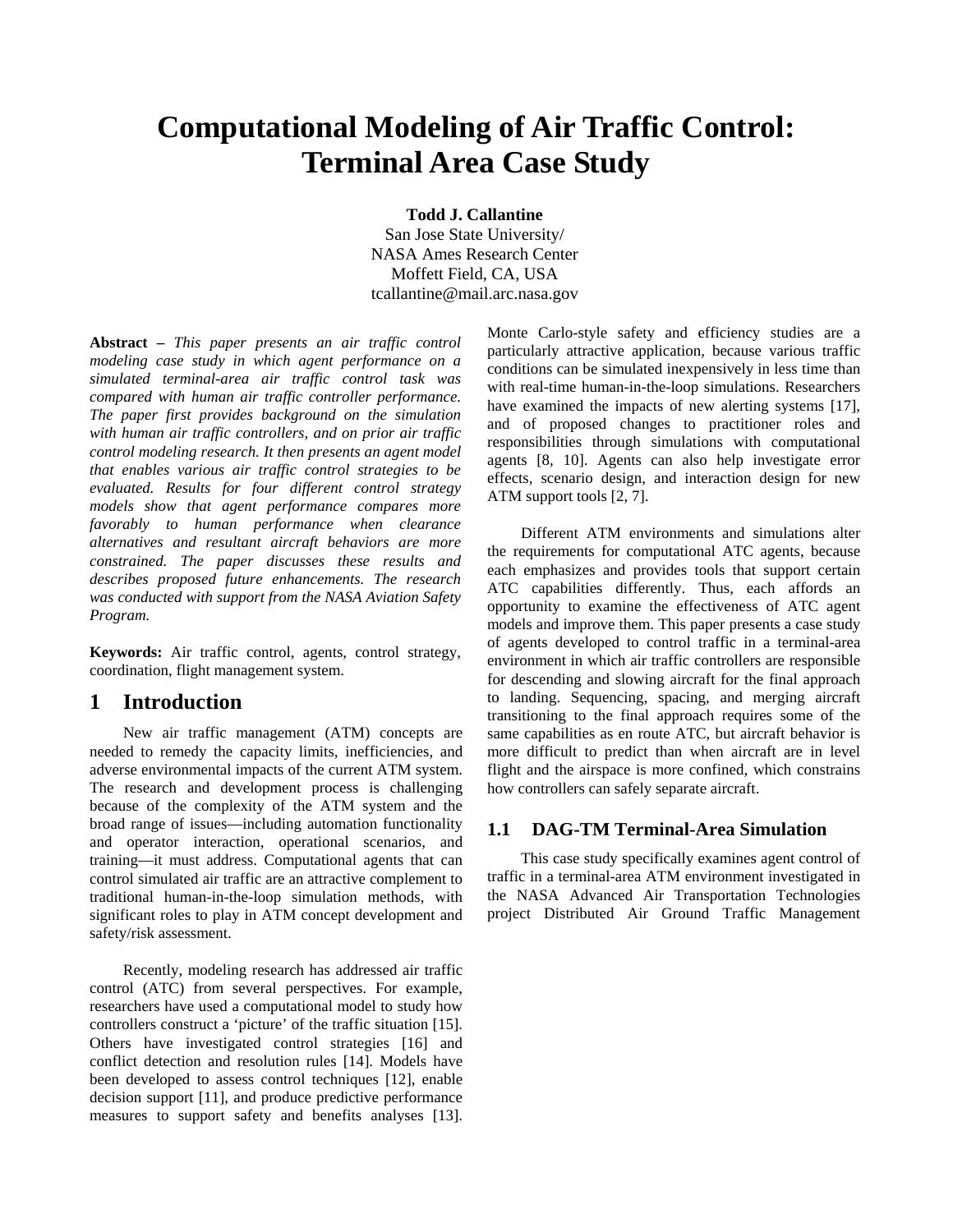well coordinated for merging and spacing and ended with an uncoordinated flow. Two professional air traffic controllers staffed 'feeder' and 'final' control positions. The feeder controller was envisioned to perform initial spacing adjustments; the final controller would then merge the flows and 'lock in' the required spacing. A key metric in DAG-TM study was spacing accuracy at the final approach fix.

#### **1.2 En route Air Traffic Controller Agents**

The terminal-area controller agents presented here extend and improve agents developed earlier for en route air traffic control. In that research, agents used a Crew Activity Tracking System (CATS) activity model to represent the high-level structure of the air traffic control task [5], and controlled traffic simulated in real time. A set of static priorities governed how the agents selected aircraft to focus on; these priorities gave rise to a characteristic 'flow of control.' The agents maintained beliefs about the current task context and current traffic situation. Agents transformed their belief set by performing activities. A collection of heuristics determined the specific control strategies that agents applied to address separation and intrail spacing requirements. Strategies that entailed planning were supported by a collection of plans and plan adaptation conditions. Agents issued a clearance, then some time later either issued a planned clearance (e.g., to return the aircraft to its flight plan route), or adapted the planned clearance based on an updated 'picture' of the traffic situation. The agents performed reasonably well in terms of their ability to keep aircraft safely separated. However, results suggested that performance could be improved if agents were capable of dynamically focusing attention to address the most critical control needs.

#### **1.3** *TCSim* **Agents**

The agents presented here are also the most recent to be integrated with the Trajectory-Centered Simulator (TCSim), a fast-time simulation tool implemented in Java™ that uses models of aircraft FMS trajectories to simulate aircraft [4]. A variety of elementary air traffic control agents have been implemented in TCSim to examine the effectiveness of specific control strategies in terminal-area operations [3, 7]. Some of these agents simply tried to issue a particular type of clearance at one of several pre-specified 'control points.' As each aircraft in an arrival flow crossed a control point, the agent would evaluate the applicability of potential clearances and issue a suitable one. This approach is useful for comparative examinations of various control strategies, but it does not address important task management and aircraft ownership issues. The remainder of this paper describes agents integrated within TCSim for the DAG-TM baseline terminal area environment that draw from lessons learned from the agents developed for en route operations.

### **2** *ATCAgent* **Model**

For this case study, a model of terminal-area ATC was implemented in an ATCAgent object that controls aircraft in TCSim. Like the CATS-based en route agents, the ATCAgents use a high-level activity model to determine the activity that the agent should perform during a given processing cycle. Each ATCAgent also maintains a 'picture' of the aircraft within their 'area of regard' (e.g, [9]). The picture is comprised of low-level models that encapsulate both what the agent knows about each aircraft, and what activities the agent could perform to control each aircraft. The following sections describe, in turn, the high level model, low-level models for different aspects of ATC, sector-specific knowledge, and control strategies of the ATCAgents.

#### **2.1 High-Level Activities**

Figure 1 shows the high-level activity model implemented in the ATCAgents. The model represents 'states of control' (a form consistent with the aircraftspecific models described later). The high-level model controls the activities the agent performs on a given processing cycle. After updating its picture of the current trafficiesituation, p ance agent typermulates gian agenda of activities. Unlike the en route agents, which addr

> ent agen a inclu es all the activ e ag t do. The  $ATdgent$  **h** ens, sortbups, and dul he

> > at a set to performclearances to issue. On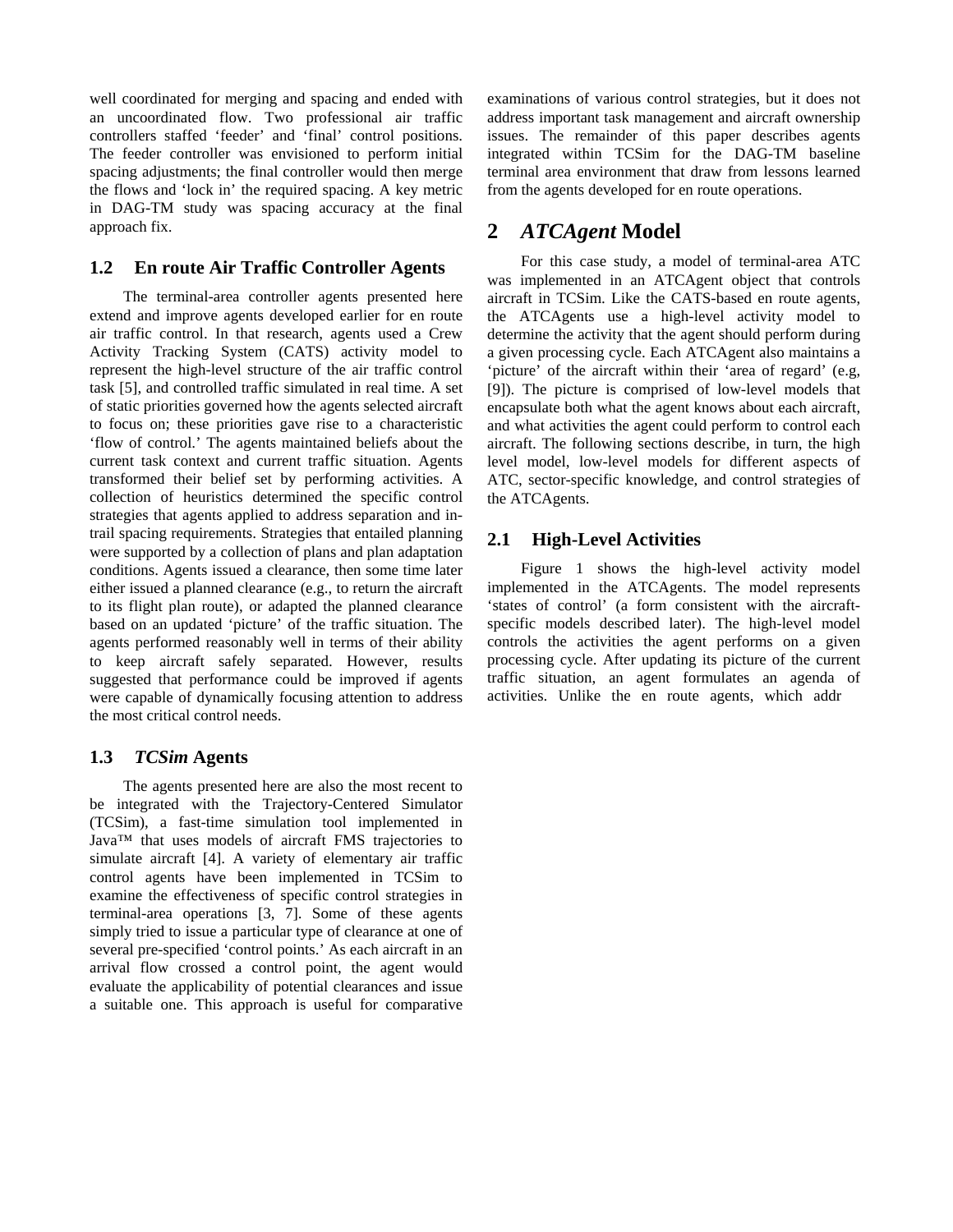number of aircraft in the area of regard or the number of clearance alternatives to consider increases, the time required to update the picture or evaluate the alternatives increases—enabling the agents to produce behavior that reflects variations in task load.

**2.2 Flight Progress Activities** 

In addition to safely separating aircraft, an important aspect of ATC is delivering aircraft where they want to go, in states acceptable to the downstream air traffic controller. For each aircraft in their picture, an ATCAgent therefore maintains a model of activities required for flight progress. For the present case study, the model is depicted in Figure 2. The model is expressed in terms of progress states. The boxes in Figure 2 indicate which ATCAgent should perform the activity that effects the transition to that state. Aircraft in the case study enter the terminal area on FMS routes, but must be cleared for an 'FMS descent transition' in order to continue descending toward the final approach. The Feeder controller is responsible for ensuring aircraft are cleared to continue descending. Aircraft similarly require an approach clearance to intercept the final approach that is the responsibility of the Final controller.

#### **2.3 Ownership Activities**

Ownership status is another aircraft attribute that is crucial for ATM in which a controller is responsible for a specific sector of airspace. The ownership status determines which controller 'owns' an aircraft and is therefore eligible to issue clearances to the aircraft. Each aircraft in an ATCAgent's picture therefore includes a model of ownership (Figure 3). Ownership models for a given aircraft are synchronized between agents. For example, an aircraft in the 'handed off by me' state for one agent will be in the 'handed off to me' state for the downstream agent. When an agent's ownership model for an aircraft is in one of the states outlined in bold in Figure 3, the agent can issue clearances to the aircraft. Handoff initiation and acceptance activities are performed via cursor actions on controller's 'scope.' Initiating a handoff causes it to flash on the downstream controller's scope. Frequency transfers are performed via simulated voice clearances to the aircraft (e.g., "aircraft 123, contact regional approach on 118.1").

The model shown in Figure 3 represents the general

case where other agents are controlling traffic both upstream and downstream of a given controller. For this case study with two controllers, there is no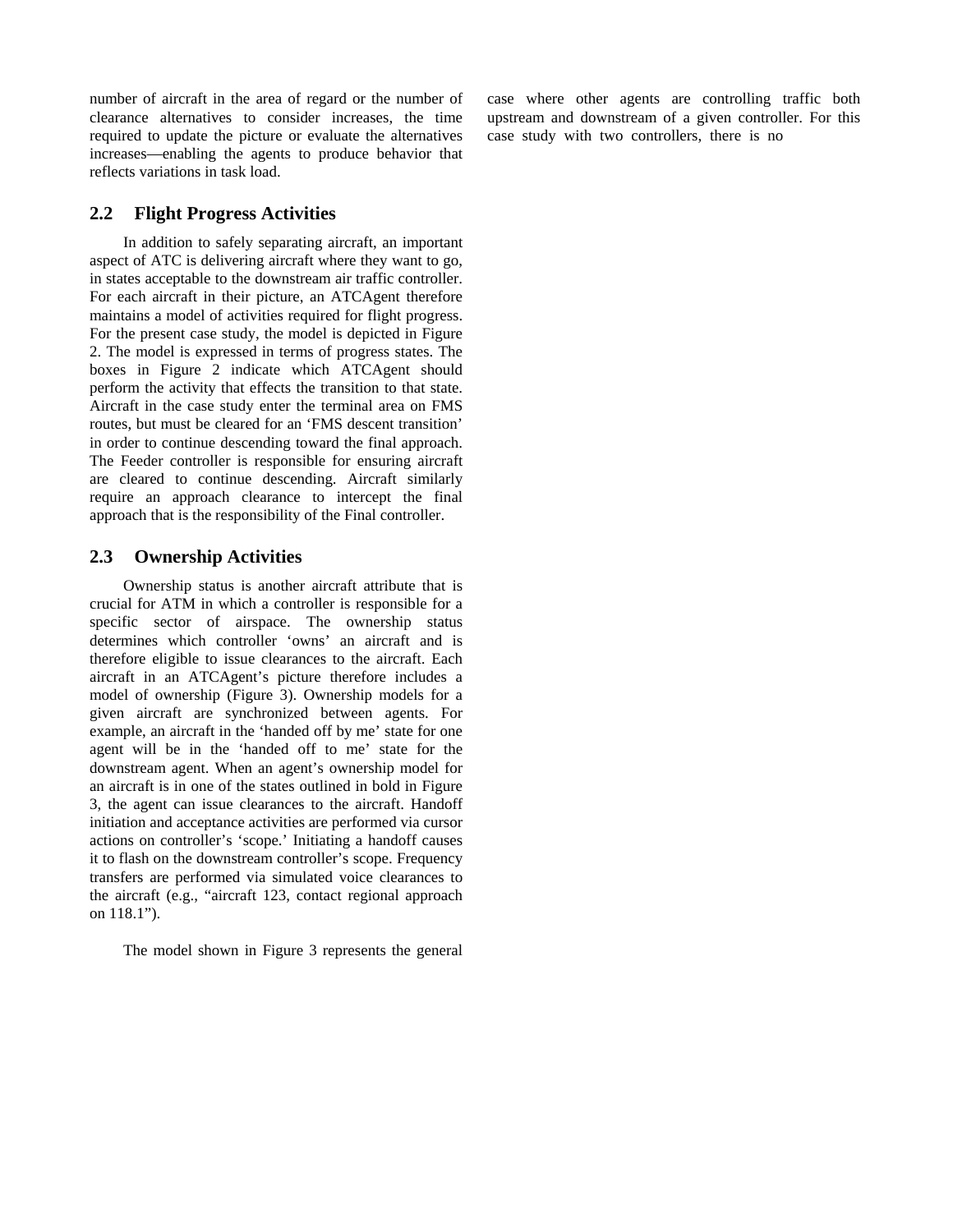

Figure 4. Control activity models for each control dimension

a downstream controller, "aircraft 123 is on a 060 heading."

ATCAgents select control activities by evaluating alternatives. For a set of aircraft in conflict, an ATCAgent consults its picture and extracts the control status of each aircraft in the set. Links leaving the current control states in each dimension identify the set of feasible clearances for each aircraft. For example, if two aircraft are both in the 'charted' states in all dimensions, an ATCAgent could issue a direct-to clearance, heading vector, speed vector, or temporary altitude (or some combination) to either (or both) aircraft.

For agenda-management purposes, each aircraft in an ATCAgent's picture has a 'control' placeholder. If an aircraft's control placeholder appears in the current agenda, the ATCAgent assesses potential clearances according to specified control strategies (described below). When the agent finalizes its agenda, control activities are interleaved with any required ownership activities. For example, in this case study, the Feeder controller ATCAgent can determine that an aircraft needs a clearance, but that it must first accept the handoff to attain ownership of the aircraft. The Feeder agent then performs these activities in the required order.

#### **2.5 Sector-Specific Knowledge**

A particular airspace sector has several characteristics that distinguish it from other sectors. The ATCAgents therefore include this sector-specific knowledge, specified in text files that are read upon initialization. The first element is the area of regard that roughly corresponds to the airspace viewable on an air traffic controller's scope. Figure 5 shows the case study airspace, along with the areas of regard for the Feeder and Final controllers.



Figure 5. Case study airspace showing Feeder (dashed) and Final (gray) areas of regard.



Sectors are also characterized by standard traffic 'flows' [9]. ATCAgents identify aircraft that belong to specific traffic flows and use sector-specific flow knowledge to assign the 'urgencies' of various activities, in order to guide agenda formulation. Figure 6 shows two charted FMS flows through the case study airspace, annotated with the urgencies various locations are associated with. Ovals designate Feeder ATCAgent urgency reference points; rounded rectangles designate Final ATCAgent urgency reference points. For example, for aircraft in the northwest flow to runway 18R, the descent transition clearance and control urgency reference point is BAMBE. SILER is the reference point the Feeder ATCAgent uses to determine the urgency of transferring control of southwest flow aircraft to the Final ATCAgent. SILER is also the point the Final ATCAgent uses to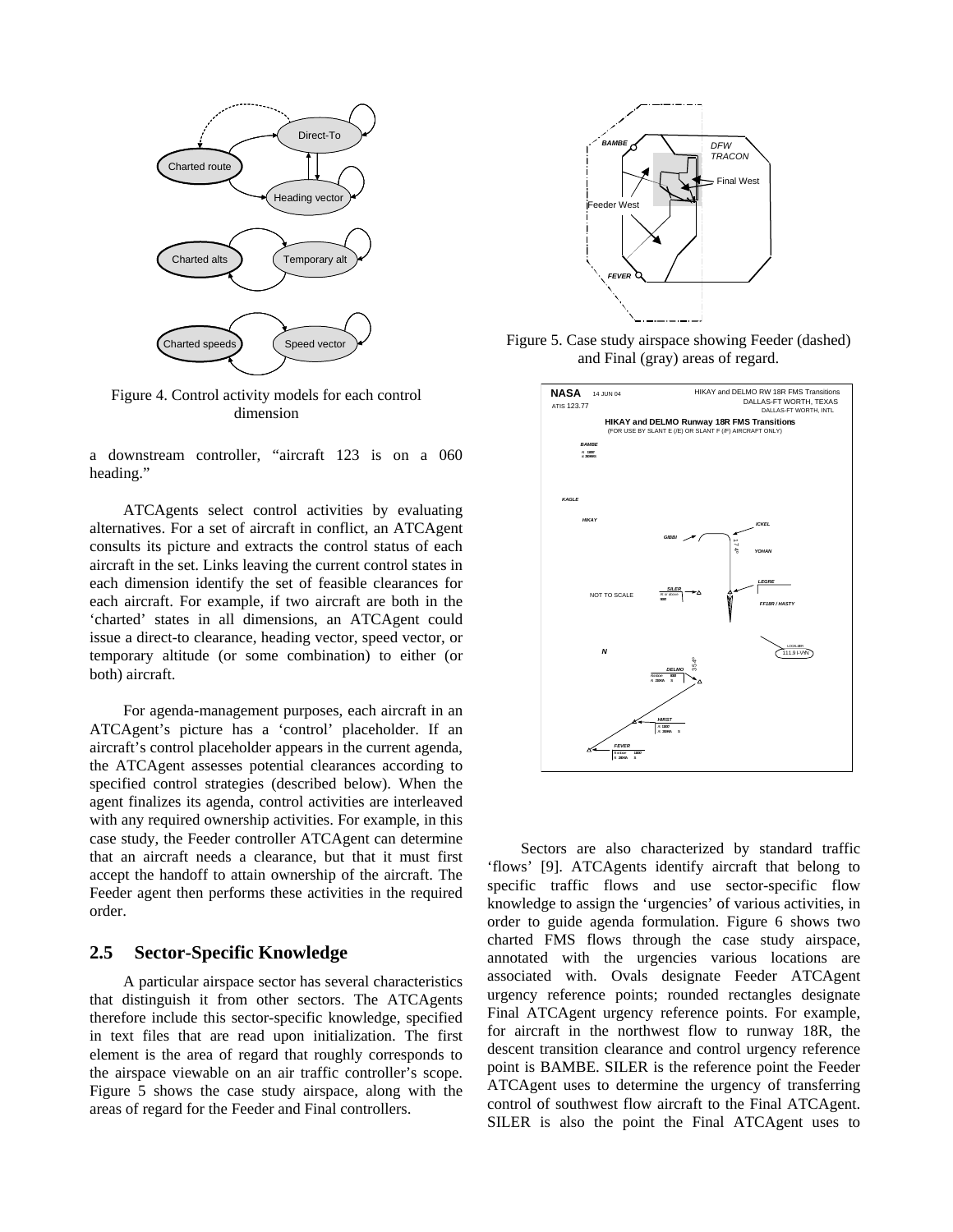establish the urgency of controlling southwest flow aircraft. In cases where ATCAgents use flow points alone to establish the urgency of activities (i.e., before it has performed some control activity on an aircraft), the sectorspecific reference points in essence establish a first-comefirst-served priority for addressing arriving aircraft.

#### **2.6 Control Strategy Models**

Control strategy models dictate what clearance alternatives to evaluate, and how they should be evaluated. ATCAgents implement a ClearanceEvaluator class that represents a particular control strategy. Together with filespecfied sector knowledge and aircraft-specific activity models, this represents a significant architectural improvement from air traffic controller agents developed previously because it affords considerable flexibility in testing the effectiveness of various control strategies. Various schemes, such as rules [5] or cost functions [1], can be implemented for comparison. For the present case study, Feeder and Final control strategies are represented in a single model. A control strategy might specify that the Feeder ATCAgent should first try to issue speed clearances, while the Final ATCAgent should first try to issue heading vectors.

A control strategy also guides planning by assigning urgencies to nodes in the control models described above. While the en route agents encoded plans explicitly, the ATCAgents need only to assign an urgency to a control model node that indicates it is part of a larger plan. As an example, suppose that an ATCAgent identifies a heading vector as the current clearance to issue. By assigning an appropriate urgency and value to the 'direct to' node, the ATCAgent establishes a plan to revisit the aircraft and clear it direct to the specified waypoint. The assigned urgency is propagated up to the 'control' placeholder node, so that the plan appears on the agenda for execution at the appropriate time. This scheme also supports plan adaptation by enabling an ATCAgent to evaluate other values (e.g., a different waypoint than planned) and links out of the current clearance state are possible (e.g., heading vector instead?). Plan adaptation may also simply entail reassigning the urgency of the planned clearance to issue it later than initially planned.

## **3 Performance Evaluation**

For the present case study, four control strategy models were developed, as follows:

• Model I: A baseline 'hands-off' model in which agents addressed flight progress requirements by issuing descent transition and approach clearances, but otherwise kept aircraft on their charted routes. This model was used as a baseline to assess how much control is actually required for the traffic flows in the DAG-TM traffic scenarios.

- Model II: A model that attempted to mimic control strategies observed during the DAG-TM simulation trials in which the Feeder controller issued 'short-cut' clearances to aircraft. The model otherwise used speed clearances to adjust spacing.
- Model III: A model in which both controllers used speed clearances alone, enabling aircraft to remain on their charted FMS lateral routes and vertical profiles.
- Model IV: A model in which both ATCAgents attempted to evaluate and select speed, direct-to, vectoring, and altitude clearances to achieve the required spacing at the final approach fix.

The ATCAgents controlled traffic using each of these control strategy models on each of DAG-TM terminal-area traffic scenarios. Spacing accuracy at the final approach fix was used as the basis for comparison to observed professional air traffic controller performance averaged over sixteen trials (two for each traffic scenario) in the DAG-TM baseline condition.

Figure 7 depicts the results in spacing-accuracy histograms (plotted as lines). Model I indicates many aircraft in the test scenarios are set up reasonably well for spacing. Model II shows that aggressive short-cuts by the Feeder ATCAgent are not effectively managed by the Final ATCAgent using speed clearances alone. A broad range of spacing accuracies, including unsafe spacing, are observed. Model III, the speed control model, compares most favorably to the DAG-TM baseline data; except for a few aircraft in the uncoordinated flows, most aircraft are set up to be safely spaced using speed clearances. Model IV is an attempt to enable ATCAgents to use all sorts of clearances, just as the human controllers did. However, Model IV yields relatively large numbers of aircraft pairs with far too little or too much spacing. In general, the results indicate that performance deteriorates as ATCAgents are less



Figure 7. Spacing accuracy results for the case study.